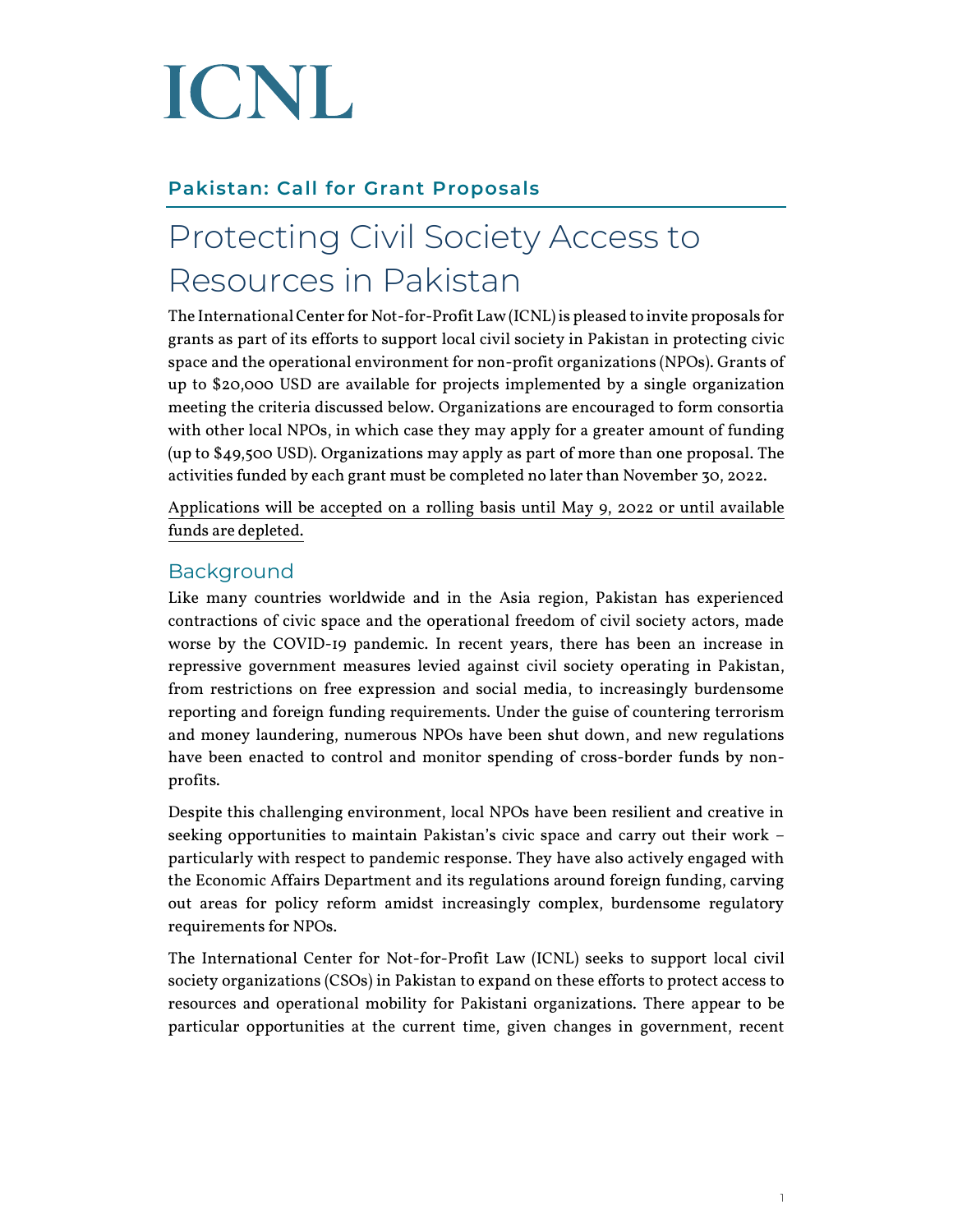## **ICNL INTERNATIONAL CENTER**

positive court decisions, and willingness among actors like the EAD and Cabinet to consider changes to foreign funding rules.

We therefore encourage proposals from domestic Pakistani CSOs related to advocacy and/or concrete activities to improve the operational environment. Proposals may be designed around a range of activities designed to achieve the grant's objective, including, but not limited to:

- Building an effective domestic coalition of NPOs to advocate on issues related to foreign funding access and usage, including capacity-building, dialogue, and advocacy around Financial Action Task Force (FATF) guidelines
- Operationalizing NPO help desks and engagement with the EAD to further secure improvements in the regulatory framework for NPOs
- Conducting in-depth research, monitoring, and/or data collection with respect to how foreign funding laws are implemented and their impact on the NPO sector, particularly with respect to service, humanitarian, or COVID-19 relief
- Pursuing systematic engagement and openings with government, and developing new toolkits, strategies, activities, and alliances to advocate for greater access to resources and fewer burdensome restrictions
- Conducting roundtables, seminars, or informational campaigns to formulate civil society strategies and raise awareness around international standards of free association and access to resources
- Building narrative and social/multi-media campaigns to promote civil society work and counter negative depictions of NPOs and improve public and government awareness of non-profit sector contributions

This list is illustrative, and ICNL strongly encourages applicants with innovative ideas and approaches not described above to apply. \*Please note that service-related or direct humanitarian interventions (e.g. providing COVID-19 relief) are not relevant to this call and will not be considered. Due to the number of expected applications, only shortlisted candidates will be contacted.

#### Application Instructions

To apply for a grant, applicants must submit the following items in English, to [asia@icnl.org](mailto:asia@icnl.org). Please ensure that the subject of your email is "Pakistan Grant Application 2022."

- Proposal (see below).
- Line-item budget (no more than \$20,000 USD if applying as a single organization, and no more than \$49,500 USD if applying as a consortium)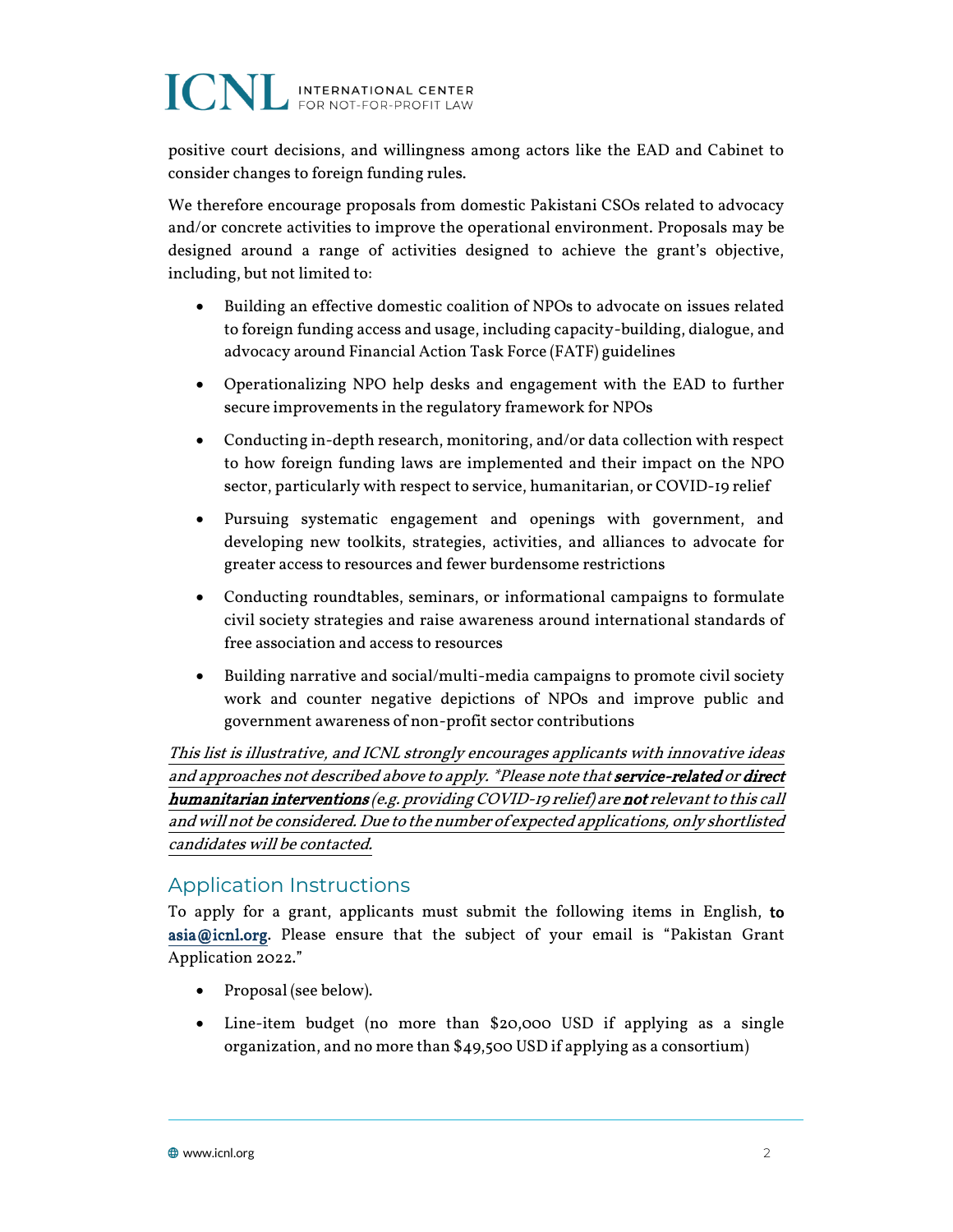ICNL INTERNATIONAL CENTER

- Resumes/CVs of staff to be engaged in the project.
- Background information about the applicant organization (e.g., website links or informational materials).

#### Content of Proposal

In five pages or less, please describe your proposal. The proposal should address the following topics:

- Identify a clear challenge for CSOs or civic space resulting from government regulations restricting the operational space (including, e.g., foreign funding policies).
- Provide an overview of the proposed initiative to overcome, ease, or navigate the mentioned restrictions, including specific activities and anticipated outcomes.
- Describe applicant's experience implementing similar activities proposed in this call.
- Identify CSOs, government bodies, and other stakeholders that will be engaged in the activities outlined in the application; if applying as a consortium, indicate what organizations will play which roles and carry out which activities.
- Provide a proposed activity plan with specific goals and a timeline, recognizing that grant activities must be completed no later than November 30, 2022.

#### Eligibility Requirements

Open to any not-for-profit, non-governmental organization based in Pakistan.

#### Selection Criteria

Applications will be evaluated based on the following factors:

- Compliance with eligibility requirements and application procedures.
- Demonstrated commitment of the applicant to improving civic space and operational constraints in Pakistan.
- Quality of proposed project, including the project's innovations, the proposed methodology/design, and feasibility of the project (e.g., activities are targeted to achieve stated results, and anticipated results are realistic and attainable).
- Likelihood that the proposed project will enhance civic space in Pakistan.
- Proposed budget and value for money.
- Inclusion of reasonable indicators to measure project success.